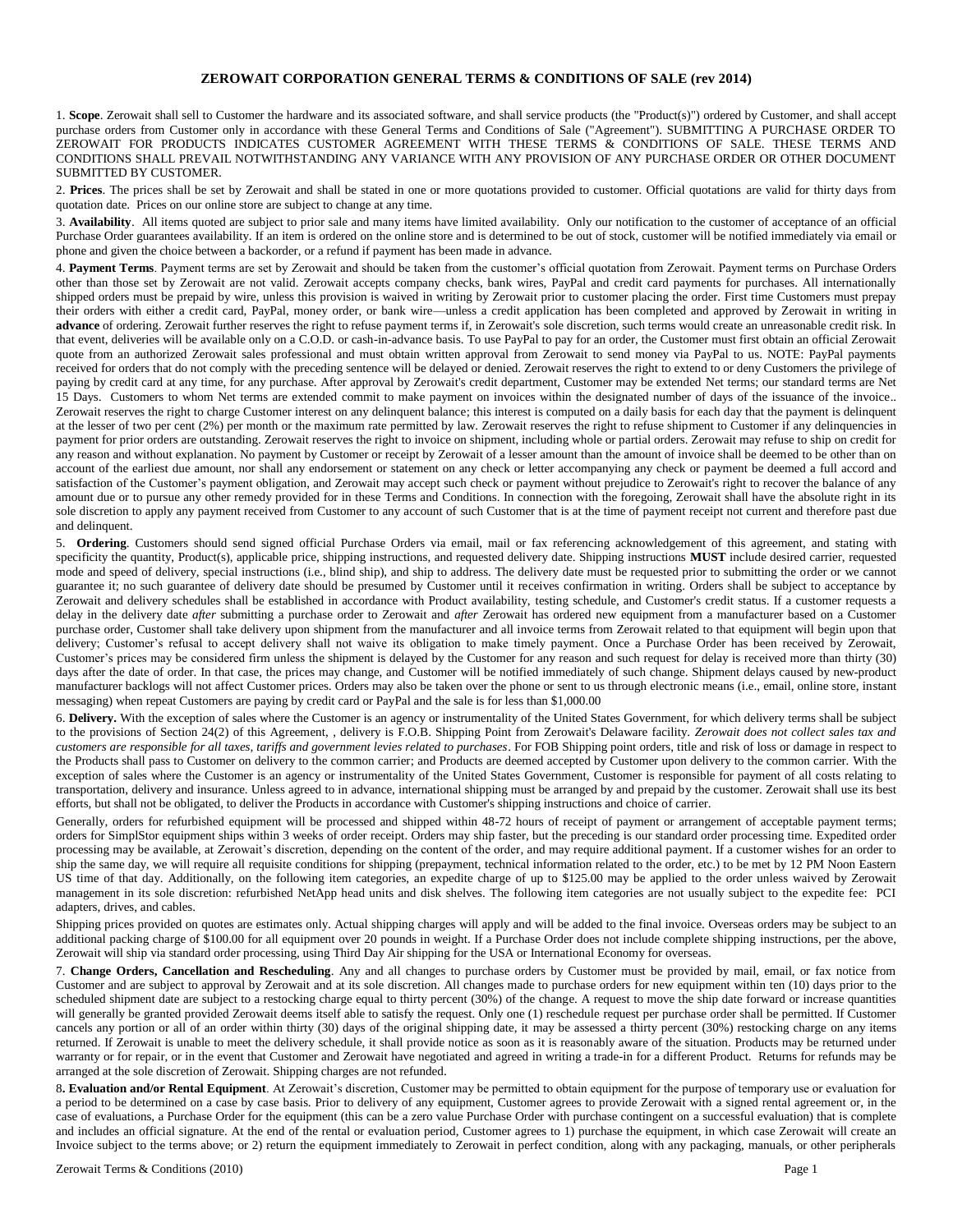that came with it. Unless agreed upon in writing prior to an evaluation, Customer agrees to pay all shipping costs associated with the initial shipment and return of the rental or evaluation product to Zerowait.

9. **Security Interest**. Customer hereby grants to Zerowait a security interest covering each shipment of Products made hereunder (and any proceeds thereof) in the full amount of Zerowait's invoice for such shipment, until payment in full is received by Zerowait. Customer agrees to sign and execute any and all documents as required by Zerowait to perfect such security interest.

10. **Proprietary Rights and Software License**. In regard to sales of equipment originally manufactured by Network Appliance (NetApp), all software in use on its equipment and systems belongs to NetApp with a license to use the software extended to end users. Except for offering NetApp units with one-time transferable licenses, Zerowait does not resell any NetApp software, licenses or software subscription support to end users. For products originating from other manufacturers, Customer may use its associated software in object code form for Customer's internal business use and according to and in compliance with the manufacturer's instructions and terms. Customer must not publish or provide any results of benchmark tests run on the software to a third party without the manufacturer's prior written consent. Customer agrees that all aspects of the licensed materials, including the specific design and structure of individual programs, are protected intellectual property under trade secret, copyright, patent and/or trademark law. Customer agrees not to disclose, provide or otherwise make available such protected intellectual property in any form to any third party without the prior written consent of the manufacturer of the software. Customer agrees to implement reasonable and customary security measures to protect such protected intellectual property. Title to Software and accompanying documentation shall remain solely with the manufacturer of the software.

11. **Taxes and Duties**. Customer shall assume all responsibility for taxes on shipments or provide Zerowait with a tax exemption certificate acceptable to the taxing authorities. On orders for shipment outside the United States of America, all required import duties, licenses and fees shall be payable by the Customer in addition to the stated prices for the goods or services purchased from Zerowait..

12. **Export Law Compliance**. Neither Zerowait nor Customer shall export, directly or indirectly, any information acquired under this Agreement or any Products utilizing any such information to any country for which the United States Government or any agency thereof at the time of export requires an export license or other governmental approval, without first obtaining such license or approval. With respect to any transactions under these general terms and conditions of sale, both parties will cooperate, in any reasonable manner, to effect compliance with foreign sales corporation rules as set forth in the Internal Revenue Code.

13. **Hardware Products Warranty**. For refurbished products, Zerowait's standard warranty is a 30 day depot replace or repair, and covers hardware defects only. Extended warranties (Zerowait Parts Assurance, ZPA) for refurbished products are available at additional cost from Zerowait and should be purchased if customers desire coverage for a period longer than 30 days. New equipment (SimplStor product line) manufactured and sold by Zerowait comes with a standard one year SimplSupport warranty. For other new third party goods that may, from time to time, be resold by Zerowait, such goods are covered under the manufacturers' or vendors' current warranty.

14. **Exclusive Warranties**. The foregoing warranties and remedies are exclusive and are in lieu of all other warranties, express or implied, either in fact or by operation of law, statutory or otherwise including warranties of merchantability and fitness for a particular purpose. Zerowait neither assumes nor authorizes any other person to assume for it any other liability in connection with the sale, installation, maintenance or use of its products, and Zerowait makes no warranty whatsoever of any nonstandard products supplied by it hereunder. Zerowait shall not be liable under this warranty if its testing and examination discloses that the alleged defect in the product does not exist or was caused by customer's or any third person's misuse, neglect, improper installation or testing, unauthorized attempts to repair, or any other cause beyond the range of the intended use; or by accident, fire, lightning or other hazard. The hardware and software are not designed or intended for use in on-line control of aircraft, air traffic, aircraft navigation or aircraft communications, or in the design, construction, operation or maintenance of any nuclear facility, or in the operation or maintenance of any direct life support system. Zerowait disclaims any express or implied warranty of fitness for such uses. Customer agrees that it will not use or license the hardware or software for such purposes.

15. **Limitation of Liability**. IN NO EVENT, WHETHER BASED IN CONTRACT OR TORT INCLUDING NEGLIGENCE, SHALL ZEROWAIT BE LIABLE FOR INCIDENTAL, CONSEQUENTIAL, INDIRECT, SPECIAL OR PUNITIVE DAMAGES OF ANY KIND, OR FOR LOSS OF REVENUE, LOSS OF BUSINESS OR OTHER FINANCIAL LOSS ARISING OUT OF OR IN CONNECTION WITH THE SALE, INSTALLATION, MAINTENANCE, USE, PERFORMANCE, FAILURE OR INTERRUPTION OF ITS PRODUCTS. NOTWITHSTANDING ANY OTHER PROVISION OF THESE GENERAL TERMS AND CONDITIONS OF SALE, ZEROWAIT'S MAXIMUM LIABILITY FOR DAMAGES HEREUNDER SHALL NOT EXCEED THE PURCHASE PRICE OF THE PRODUCTS PURCHASED DURING THE TERM OF THIS AGREEMENT. THIS DISCLAIMER OF LIABILITY FOR DAMAGES WILL NOT BE AFFECTED IF ANY REMEDY PROVIDED HEREUNDER SHALL FAIL OF ITS ESSENTIAL PURPOSE. CUSTOMER HAS ACCEPTED THIS LIMITATION OF LIABILITY ON THE UNDERSTANDING THAT THE PRICE OF THE GOODS WOULD BE HIGHER IF ZEROWAIT WERE REQUIRED TO BEAR ADDITIONAL LIABILITY FOR DAMAGES.

16. **Product Changes**. Zerowait reserves the right to change, improve or add any new or refurbished Product or to discontinue the availability of any Product at any time.

17. **Entire Agreement.** These general terms and conditions of sale are the complete, final and exclusive statement of the terms of the agreement between the parties and supersedes any and all other agreements between them relating to the subject matter hereof. This Agreement may be modified at any time by Zerowait, but if a customer purchased Products under a previous Agreement, the terms of the previous Agreement will stand. The terms and conditions of this Agreement shall prevail notwithstanding any variance with the terms and conditions of any Purchase Order or other instrument submitted by Customer. Notwithstanding the previous sentences contained within this section, sales where the Customer is an agency or instrumentality of the United States Government shall also be subject to the preemptive and additional provisions of the FAR Section as set forth in section 24(2) of this Agreement.

18. Force Majeure. Zerowait shall not be liable to Customer for any alleged loss or damages resulting from the delivery of the Products being delayed by acts of Customer or Customer's agents, acts of civil or military authority, governmental priorities, fire, floods, epidemics, quarantine, energy crises, strikes, labor trouble, war, riots, accidents, shortages, delays in transportation, or any other causes beyond the reasonable control of Zerowait.

19. **Waiver**. A waiver of any default, or of any of these general terms and conditions, shall not be deemed to be a waiver of any other default or of any other term or condition, but shall apply solely to the instance to which such waiver is directed. The exercise of any right or remedy provided in this Agreement shall be without prejudice to the right to exercise any other right or remedy provided by law or equity.

20. Severability. In the event any provision of this Agreement is found to be invalid, illegal or unenforceable, the validity, legality and enforceability of the remaining provisions shall not in any way be affected or impaired thereby.

21. **Assignment**. Assignment of this Agreement shall be prohibited without the express written consent of the other party, except that Zerowait reserves the right to subcontract any support, maintenance or warranty obligation. Any other attempted assignment in violation of this provision shall be null and void.

22. **Governing Law; Venue**. This Agreement shall be construed in accordance with, and all disputes hereunder shall be governed by, the laws of the State of Delaware.

23. **Attorney's Fees**. In any action to enforce this Agreement, the prevailing party shall be awarded all court costs and attorney's fees incurred.

## 24. **Restricted, and Preemptive and Additional, U.S. Government Rights**.

1) If Customer is an agency or instrumentality of the United States Government: Software is provided with Restricted Rights under the terms, requirements and conditions of the Federal Acquisition Regulation (FAR) and the Defense Federal Acquisition Regulation Supplement (DFARS); the Software has been developed at private expense; no portion of the Software has been developed with U.S. Government funds; the Software is a trade secret and proprietary information of its manufacturer; and the ownership of the Software and any reproductions shall remain with the manufacturer. Use, duplication or disclosure by the U.S. Government is subject to restrictions as set forth in subparagraph (c)(1)(ii) of the Rights in Technical Data and Computer Software clause at DFARS 252.227-7013 or subparagraphs (c)(1) and (2) of the Commercial Computer Software-Restricted Rights at 48 CFR 52.227-19, as applicable.